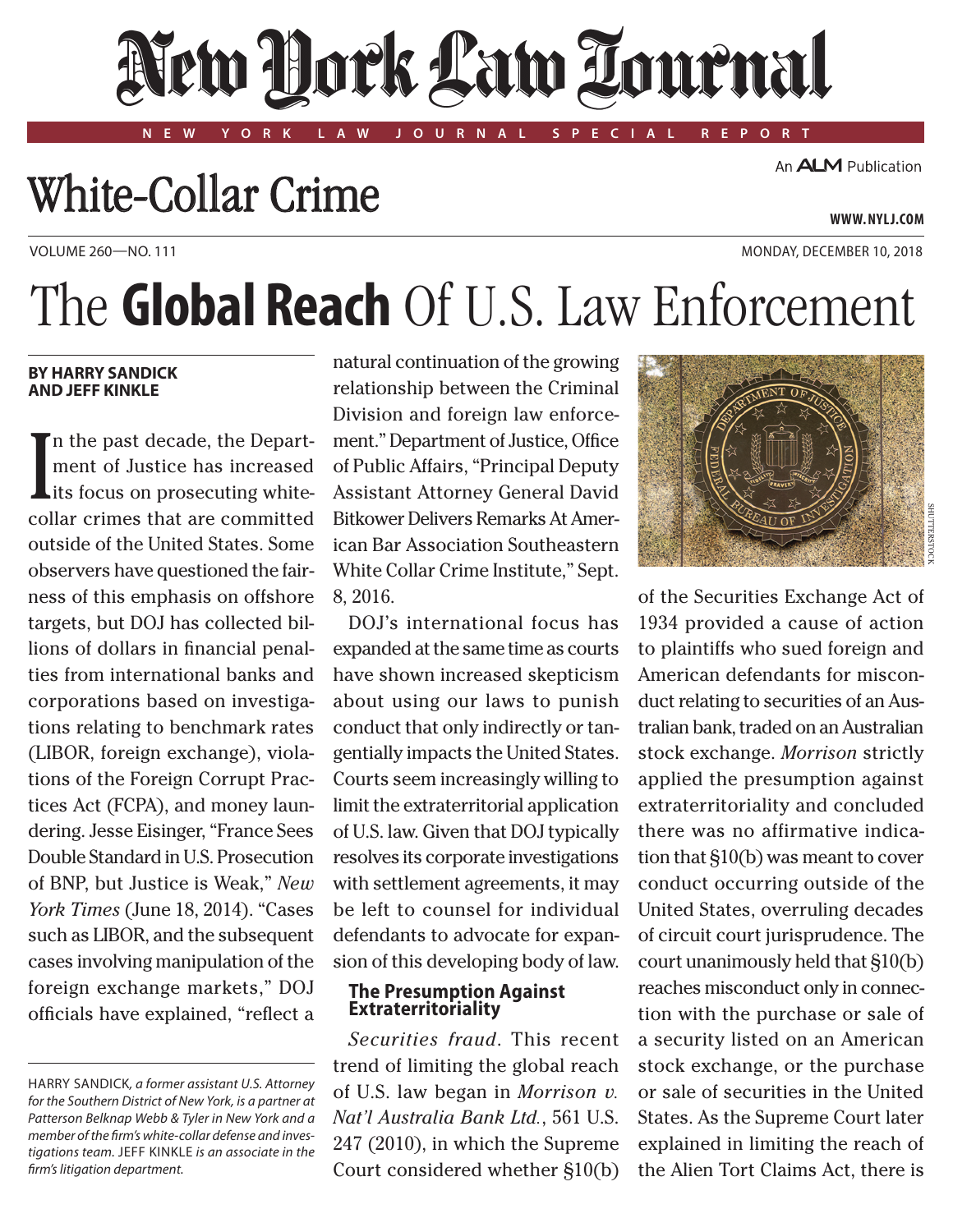a "presumption that United States law governs domestically but does not rule the world." *Kiobel v. Royal Dutch Petroleum*, 133 S. Ct. 1659, 1664 (2013).

*Morrison* involved a civil securities lawsuit, but the Second Circuit soon concluded in *United States v. Vilar*, 729 F.3d 62 (2d Cir. 2013) that neither §10(b) nor Rule 10b-5 can be applied to extraterritorial conduct in the context of a criminal prosecution. Thus, in the Second Circuit, a defendant may be prosecuted for securities fraud only in connection with a security listed on a U.S. exchange, or purchased or sold in the United States. Id. at 67.

*Racketeering and wire/mail fraud*. The Supreme Court followed *Morrison* in *RJR Nabisco v. European Community*, 136 S. Ct. 2090 (2016), limiting the international reach of the Racketeer Influenced and Corrupt Organizations Act (RICO). The European Community sued RJR Nabisco in federal court, alleging racketeering based on the company's claimed involvement with drug traffickers, money laundering, and foreign terrorist organizations. Before the case reached the Supreme Court, the Second Circuit held that two RICO predicate acts—wire fraud and mail fraud—did not apply extraterritorially, notwithstanding the general reference to "foreign commerce" in the wire fraud statute. 764 F.3d 129 (2d Cir. 2014). The Supreme Court went further, holding that the presumption against extraterritorial application was rebutted with respect to certain, but not all, applications of RICO. In addition, the Court rejected the argument that RICO contained a "domestic enterprise requirement," but held that the "RICO enterprise must engage in, or affect in some significant way, commerce directly involving the [United States]" Id. at 2105.

*FCPA*. Most recently, in *United States v. Hoskins*, 902 F.3d 69 (2d Cir. 2018), the Second Circuit held that the FCPA did not permit the government to employ theories of conspiracy or aiding and abetting to charge an individual outside the category of persons directly covered by the statute. The relevant FCPA provisions prohibit American companies, persons, and their agents from paying bribes to foreign officials, and prohibit foreign nationals and businesses from taking part in such schemes while in the United States. Based on the plain language of the statute and its legislative history, as well as the presumption against extraterritorial application, the court held that the defendant, who worked in France for a global corporation headquartered there, did not fall within the FCPA's purview unless he acted as an agent for a covered person or entity.

#### **Domestic Application**

Taken together, these cases place notable limitations on the ability of prosecutors in the Second Circuit to use securities law, RICO, wire fraud,

mail fraud, or the FCPA to prosecute individuals or entities for extraterritorial conduct. It is important to observe, however, that most courts have held that even a crime that transpires primarily outside of the United States does not require extraterritorial application of the law if part of the crime occurs within the United States.

*United States v. Hayes*, 118 F. Supp. 3d 620 (S.D.N.Y. 2015) exemplifies this point. In *Hayes*, the moving defendant was a Swiss national who worked for a Swiss bank in Asia. He was charged with conspiracy to commit wire fraud by manipulating LIBOR and falsifying the bank's Yen LIBOR submissions to the British Bankers' Association. He allegedly influenced the final LIBOR fixings published both abroad and in the United States to move in directions favorable to his employer. Despite the relative paucity of alleged U.S. connections, the complaint did allege the use of U.S. wires. This was enough to render the indictment a domestic application of the wire fraud statute. See also *United States v. Kim*, 246 F.3d 186 (2d Cir. 2001) (holding that jurisdiction for wire fraud where crime involved wire communications between Hong Kong and Manhattan).

To be sure, there was some U.S. connection alleged in *Hayes* and in other LIBOR cases. See *United States v. Allen*, 160 F. Supp. 3d 698, 707 (S.D.N.Y. 2016) ("[T]he wires used to settle payments under